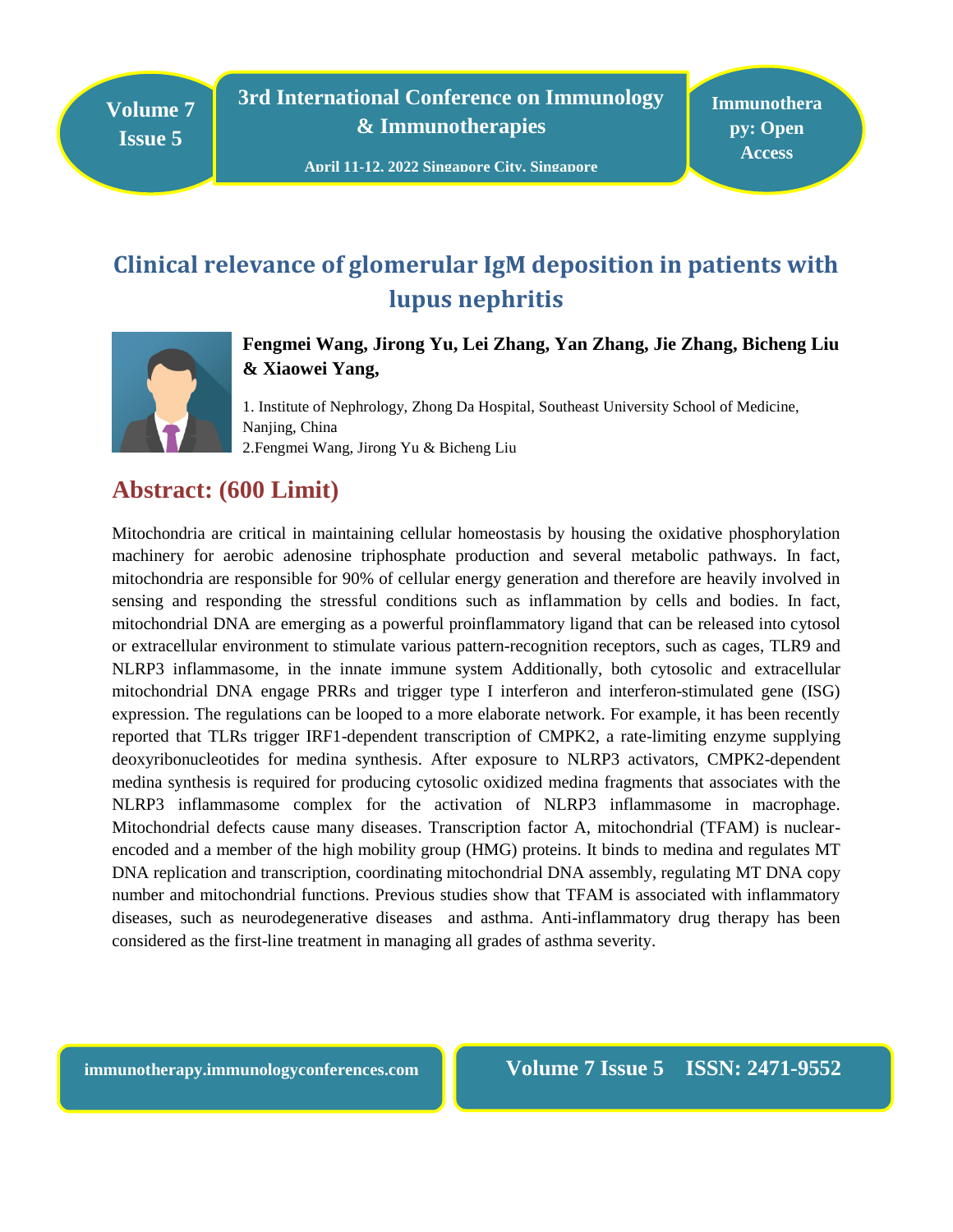**Volume 7 Issue 5**

**3rd International Conference on Immunology & Immunotherapies**

**l April 11-12, 2022 Singapore City, Singapore**

**Immunothera py: Open Access**

#### **Biography: (200 Limit)**

Fengmei Wang, Elaine C. Siegfried and Paola Mina-Osorio contributed equally to the data analysis and interpretation, and drafting and critical revision of the article. Health Economics and Outcomes Research, Medical Affairs, Regeneron Pharmaceuticals, Inc., 777 Old Saw Mill River Road, Tarrytown, NY 10591, USA Full list of author information is available at the end of the article Department of Pediatrics, Division of Dermatology, Saint Louis University and Cardinal Glennon Children's Hospital, St. Louis, MO, USA

#### **About Research Topic: (200 Limit)**

Results suggest barriers in accessing specialty care for all children with AD and significant differences in management between commercially and Medicaid-insured children. These disparities in treatment and access to specialty care may contribute to poor AD control, Mitochondria are critical in maintaining cellular homeostasis by housing the oxidative phosphorylation machinery for aerobic adenosine triphosphate especially in Medicaid-insured patients.

## **About Institution: (200 Limit)**



Present-day Shandong University is the result of multiple mergers as well as splits and restructurings that have involved more than a dozen academic institutions over time. The oldest of Shandong University's precursor institutions, Cheelo University, was founded by American and English mission agencies in the late 19th century Tengchow College was the first modern institution of higher learning in China. Shandong University derives its official founding date from the Imperial Shandong University established in Jinan in November 1901 as the second modern national university in the country

**immunotherapy.immunologyconferences.com** Volume 7 Issue 5 ISSN: 2471-9552